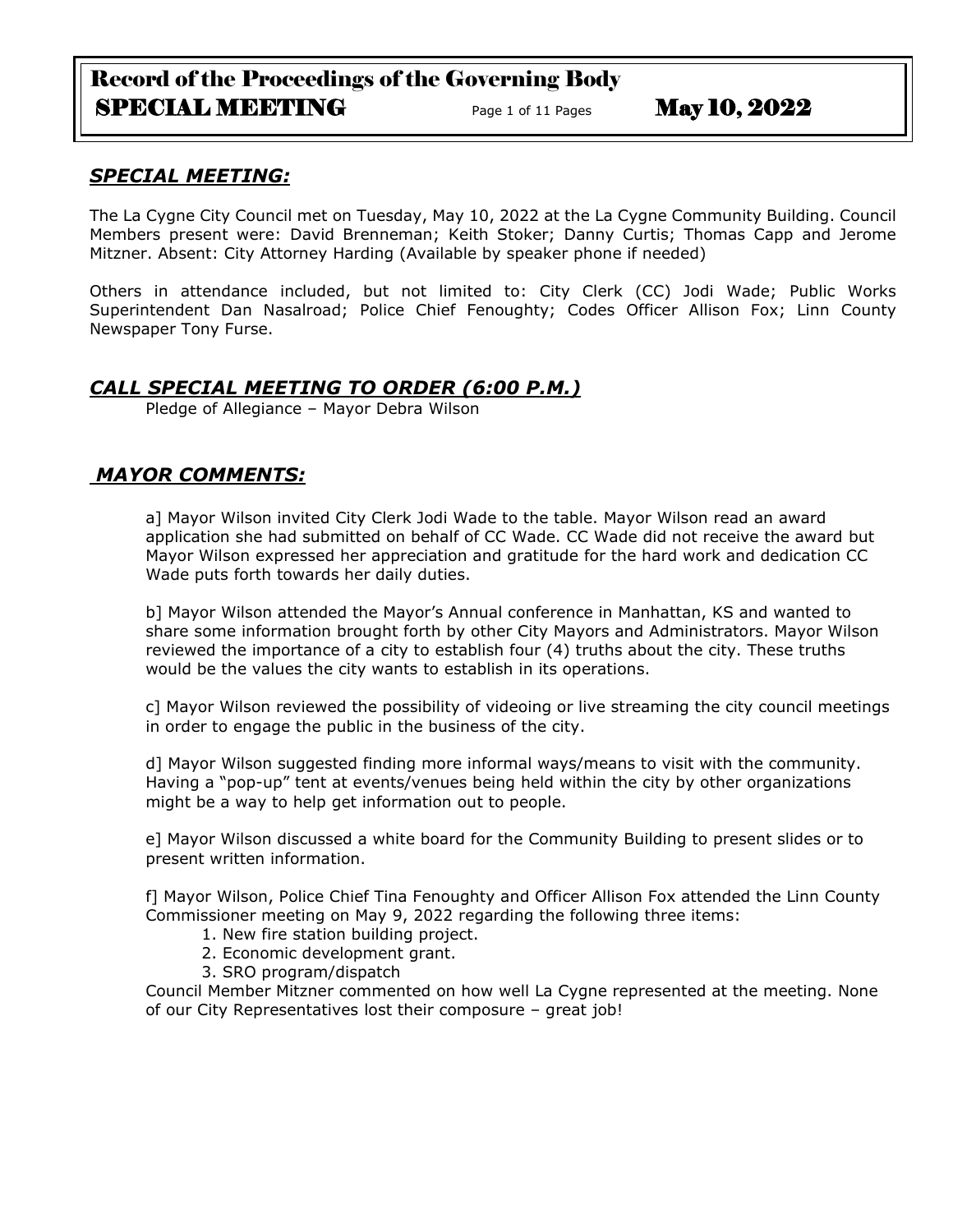### *CONSENT AGENDA:*

### ❖ *Motion to approve Consent Agenda:*

#### **Council Member Mitzner motioned to accept the Consent Agenda as presented.**

Minutes of April 20,2022 City Council Meeting; Check Register: April 21 – April 29, 2022.

**Motion seconded by Council Member Stoker, voted on, passed 5-0.** 

### *DISCUSSION FROM THE FLOOR:*

Jerome Mitzner, resident of 820 Elm Street, received a letter from the Linn County Planning & Zoning Director regarding the notice of public hearing for consideration for a Conditional Use Permit for the construction and operation of a 280-foot, self-support tower and 75-foot by 75-foot equipment compound to be located upon property located at 305 S. Industrial Blvd, La Cygne, KS 66040. Jerome had some concerns regarding the FCC transmissions interfering with other transmissions in the area. Jerome is not able to attend the hearing scheduled for Tuesday, June 14, 2022 at 7pm at the Linn County Courthouse Annex. CC Wade had also received the same information for the City of La Cygne and was planning to attend the public hearing. CC Wade will attempt to research information regarding the FCC transmissions.

## *SPECIAL PROJECTS:*

#### *WATER PLANT SETTLING POND PROJECT (MIDWEST ENGINEERING GROUP/STARBUCK TRUCKING, LLC)*

Starbuck Trucking, LLC and Midwest Engineering Group were on site the last week of April 2022 prior to the rainstorms. Work was performed on the connection to the Pre-Sedimentation Basin #2. A seepage test on Pre-Sedimentation Basin #2 has been completed. PWS Nasalroad advised the Council the city would be operating on the towers only tomorrow and he would also be meeting with a fencing contractor to review the new pond area.

#### *SEWER REHABILITATION PROJECT (BG CONSULTANTS)*

A pre-construction meeting was held on Tuesday, April 26, 2022 with BG Consultants, Nowak Construction and the City. The contract between Nowak and the City was presented for signature. The notice to proceed was reviewed and dated to start May 30, 2022 with 355 calendar days for substantial completion and 365 calendar days for final completion. Discussion was held regarding the performance of work. Nowak indicated they would run two crews. The relining company went through the procedure for "door knocking" and "door hangers" to provide notification to patrons of work being performed on the main in their area. BG Consultants is working with Brian Hennigh with BNSF on the work to be performed in the "yard area" of the railroad right-of-way. CC Wade recommended for the Council to review the sections pertaining to the engineer, contractor and owner roles according to the contract. The Council suggested to have a workshop.

### ❖ *Motion*

**Council Member Mitzner motioned to schedule a Council Workshop at 6pm for either Monday, May 16 or Tuesday, May 17, 2022 depending on City Attorney Harding's availability to review the contract with Nowak construction. Motion seconded by Council Member Curtis voted on, passed 5-0.**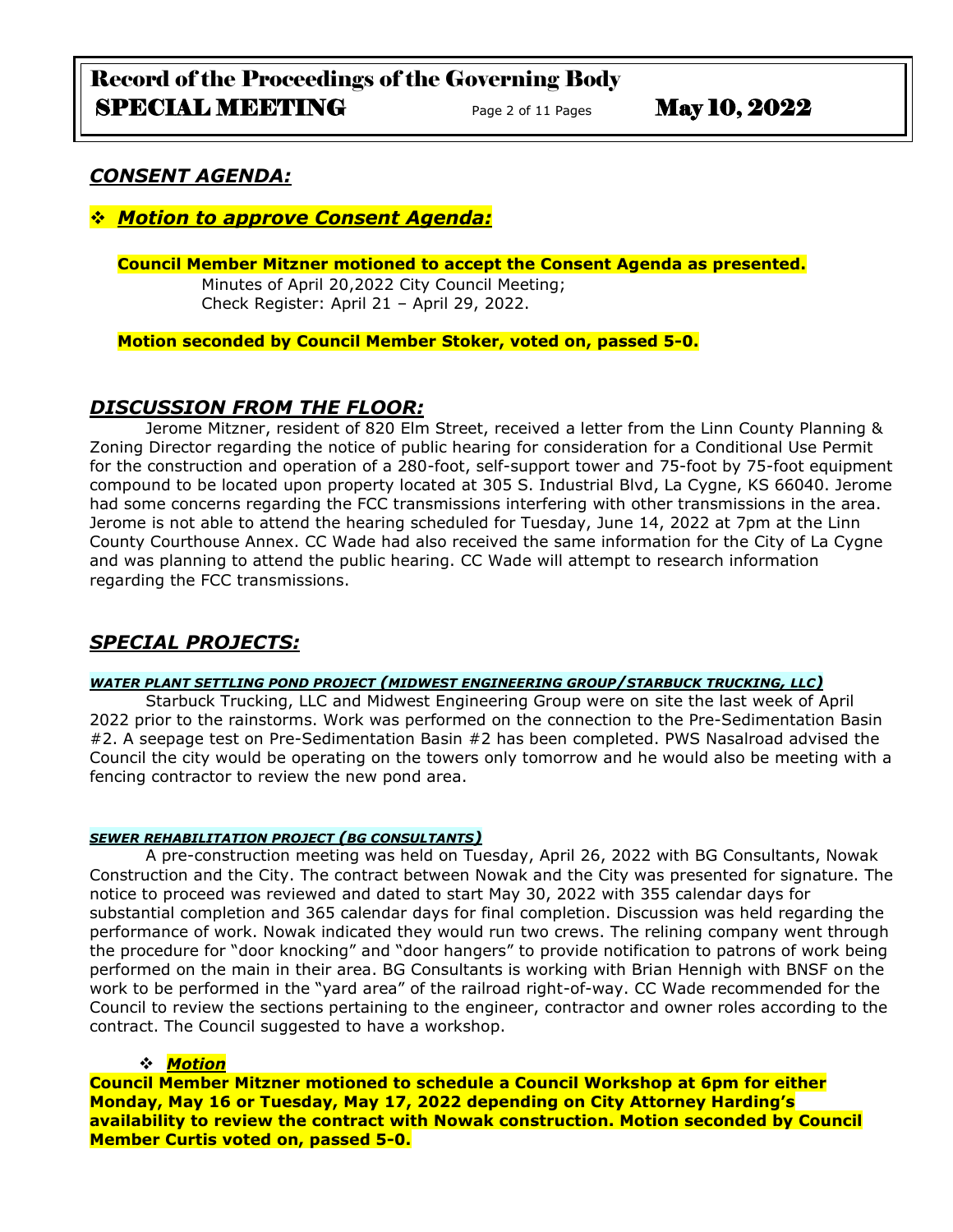# Record of the Proceedings of the Governing Body SPECIAL MEETING  $P_{\text{age 3 of 11 Pages}}$  May 10, 2022

### *SPECIAL PROJECTS CONTINUED:*

#### *STREET PROJECT – KDOT CCLIP PROJECT AT KS HWY 152 AND INDUSTRIAL BLVD (KDOT/KILLOUGH CONSTRUCTION/CFS ENGINEERING)*

Killough Construction has installed all of the stormwater piping at the intersection of Market St and Industrial Blvd. They have started removing the existing pavement on Industrial Blvd in order to begin the dirt work for the new roadway. The temporary detour road has been in use to date. Killough is targeting to pour concrete on Thursday, May 12, 2022.

Reviewed a change request from BG Consultants to extend the concrete portion of the intersection apron south approximately 10-12 feet to the south edge of the adjacent driveway. Discussion was held.

#### ❖ *Motion*

**Council Member Capp motioned to authorize the change to extend the concrete portion of the intersection apron south approximately 10-12 feet to the south edge of the adjacent driveway and authorize the mayor to execute the KDOT Change Order, not to exceed \$3,000. Motion seconded by Council Member Mitzner voted on, passed 5-0.**

#### *NEW FIRE STATION/PUBLIC SAFETY BUILDING*

CC Wade has received a revised project estimate report (PER) from Zingre Architects for the fire station project. CC Wade has visited with Gilmore & Bell regarding the process for revenue bonds through the Public Building Commission. The Council held discussion regarding the ARPA funds for the fire station. The Council advised CC Wade to proceed with all of the ARPA funds going towards the fire station project and Council Member Mitzner indicated to look for other funding for emergency address signs. Mayor Wilson went around the table and asked each Council member to share their thoughts regarding moving forward with the project. CC Wade suggested having the bid contain pricing for the base fire stations finished out and alternate #1 would be for a pole barn building instead of a steel framed and alternate #2 would be for the additional future shell. Council Member Curtis inquired about the cost and role of the architect. Mayor Wilson expressed the importance for council members to be able to answer to the public on spending the funds for this project.

#### ❖ *Motion*

**Council Member Capp motioned for CC Wade to proceed with reaching out to the Public Building Commission to review the fire station project and to follow up with the Zingre Architect regarding the bid format. Motion seconded by Council Member Mitzner voted on, passed 5-0.**

#### *ARPA (AMERICAN RESCUE PLAN ACT)*

No updates at this time.

#### *STORMWATER MASTER PLAN*

BG Consultants Client Agreement for Stormwater Master Plan. The agreement has been reviewed by City Attorney Harding and he had no concerns.

#### ❖ *Motion*

**Council Member Mitzner motioned to approve for Mayor Wilson to sign the Consultant-Client Agreement with BG Consultants for services to perform the Stormwater Master Plan. Motion seconded by Council Member Stoker voted on, passed 5-0.**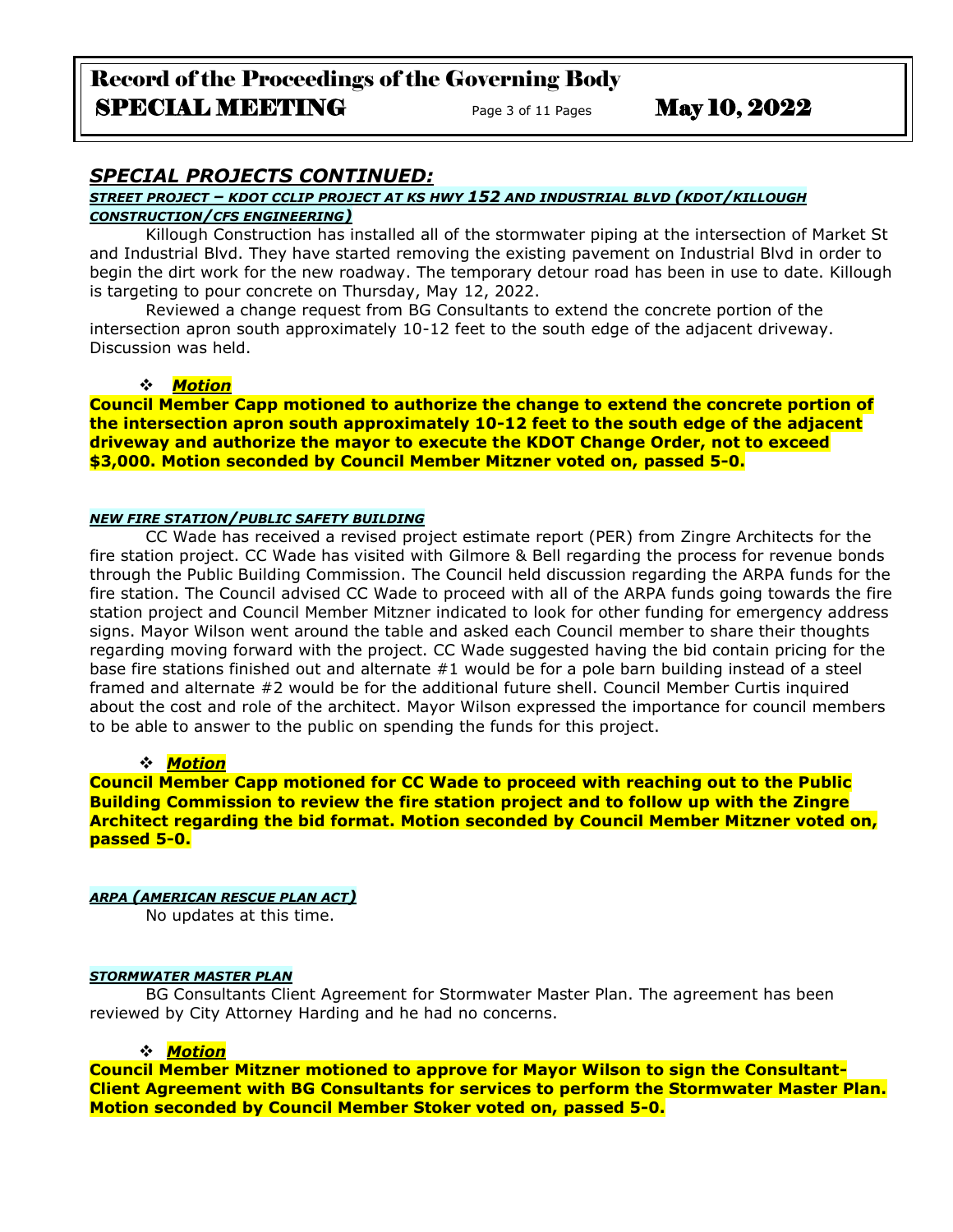### *REPORTS OF CITY OFFICERS:*

**CITY ATTORNEY –BURTON HARDING:**

None

### **POLICE CHIEF – TINA FENOUGHTY :**

4 - Traffic Stops Conducted Citations issued since last meeting - 7

| Speed School Zone       | <b>Registration Viol</b> |  |
|-------------------------|--------------------------|--|
| Suspended License       | No Tag                   |  |
| Insurance               | <b>NO DL</b>             |  |
| Speed Construction Zone | Speed                    |  |
| Vicious Dog/RAL/Tag     | Paraphernalia            |  |
| Illegal Burn            | Equipment                |  |

#### **Calls for Service / Reports – 4/20/22 thru 05/03/22**

| Animal Complaint - 8      | Traffic Complaints - 0            |
|---------------------------|-----------------------------------|
| Assist Outside Agency - 1 | Sexual Assault - 1                |
| Ambulance - 2             | Citizen Assist CFS / contact - 21 |
| Fingerprints $-0$         | Juvenile Incident - 1             |
| Check Welfare $-1$        | Federal Record Checks-1           |
| Follow $Up - 22$          | Felony Pursuit - 1                |
| Suspicious Activity - 7   | Civil Matter $-2$                 |
| Vehicle Lockout - 1       | Found Property- 1                 |
| Aggravated assault $-1$   | Non-Injury Accident - 2           |
| Missing Juvenile $-1$     | Trespass $-1$                     |
| Disturbance $-3$          | Warrant Attempt - 0               |
| Felony Warrant $-0$       | Misdemeanor Warrant - 0           |

#### **VIN Inspections-** 5 completed **Accrued Overtime for Department** – 15.5 hours

Chief Fenoughty indicated they have been getting called out at night at least 3-5 times a week recently and therefore her department has had some overtime hours. Chief Fenoughty stated she attended the Linn County Commissioners meeting on Monday, May 9 to speak on behalf of the concerns in eliminating the SRO program and charging fees for dispatching. Chief Fenoughty also mentioned she learned things might change some with VIN inspections by the county which would mean the cities could endure greater requests for VIN inspections.

**New Business –** On May 21, 2022 there will be a large memorial ride with razor/UTV vehicles for the Osawatomie firefighter. They will be travelling through the City of La Cygne on that ride and the route was reviewed.

#### ❖ *Motion*

**Council Member Capp motioned to go in to executive session for 5 minutes for nonelected personnel matter exception for an individual employee's review and will return to the Council table at 7:24p.m. Motion seconded by Council Member Stoker voted on, passed 5-0. 7:18p.m.**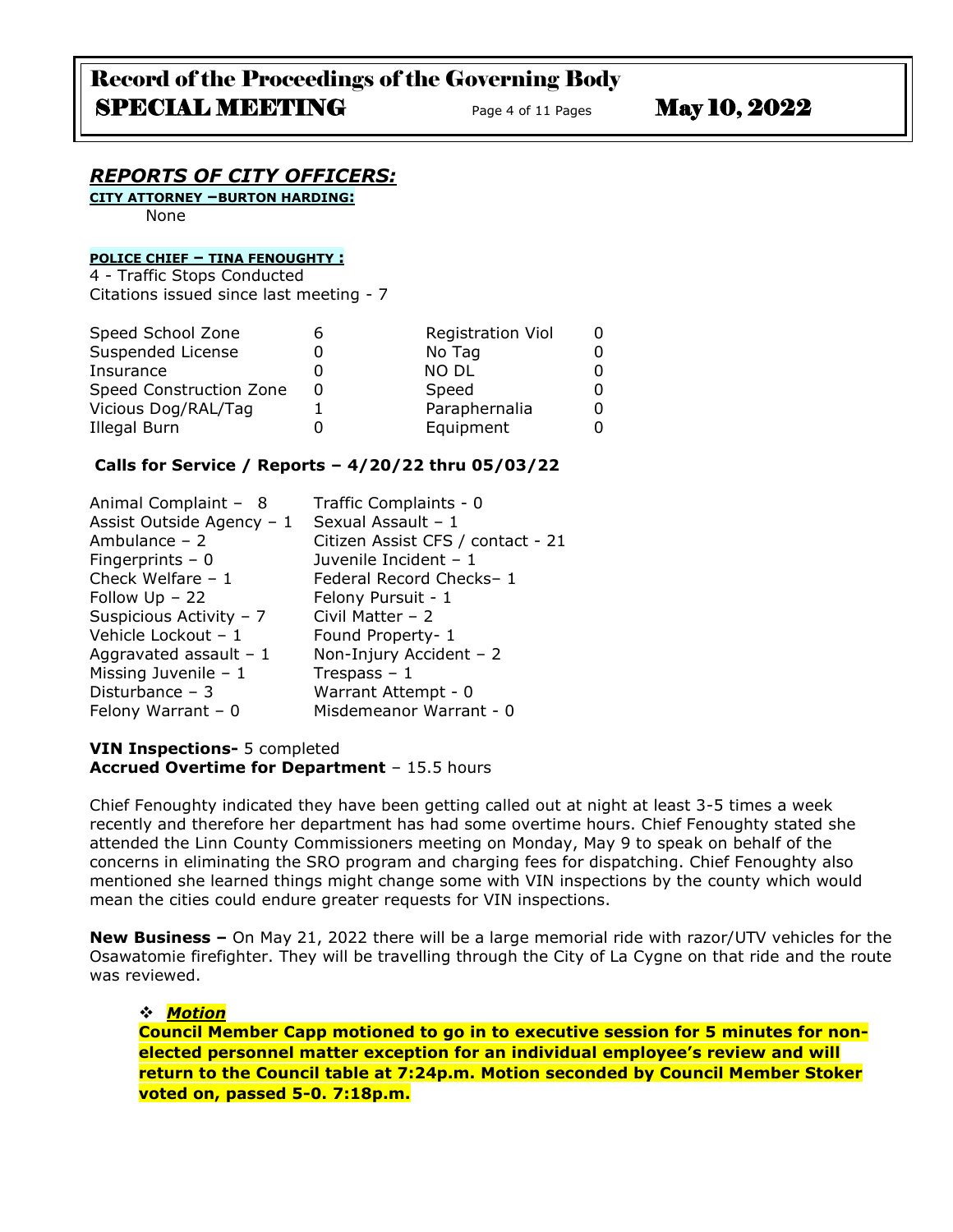### *REPORTS OF CITY OFFICERS CONTINUED:* **POLICE CHIEF – TINA FENOUGHTY :**

Others in attendance included, but not limited to: Chief Fenoughty and CC Wade

### *OPEN SESSION RESUMED AT 7:24 p.m.:*

**New Business continued:** Mayor Wilson read a resignation letter from part-time officer Brett Jenkins.

#### ❖ *Motion*

**Council Member Mitzner motioned to accept the resignation letter received from Brett Jenkins and thanked him for his service to the City of La Cygne. Motion seconded by Council Member Capp voted on, passed 5-0.**

#### **CODES ENFORCMENT – ALLISON FOX:**

ATV/UTV information was presented by Officer Fox which described each type of vehicle. Officer Fox reviewed comparisons of rules and regulations for other nearby cities. Officer Fox also showed a registration sticker program utilized by the City of Linn Valley. Officer Fox asked the Council to review the information and let her know if they have any questions or concerns. The estimated costs for rolls of registration stickers would be approximately \$297.50/roll of 200 stickers.

Council Member Capp advised Officer Fox to proceed forward with a draft Ordinance to add regulations pertaining to registering ATV/UTV to be added to the Codes of the City of La Cygne. Council Member Curtis verified if residents outside of the City of La Cygne would be required to register with the City of La Cygne. Officer Fox indicated in order for the ATV/UTV to be ridden on the city streets it would need to be registered with the city. Council Member Capp stated in order to ride a ATV/UTV in Paola you must have registered with the City of Paola.

Council Member Brenneman brought the copy of section 30-5: Penalties from the Codes of the City of La Cygne Book to clarify how the penalty amount is established for nuisances. Discussion was held regarding the process for a ticket and the fine determination by the judge. The 30-5 code defines a penalty not-to-exceed \$500 therefore the judge sets the amount. Further discussion was held regarding having conversations first with patrons explaining the codes and permits required. The Council also suggested getting information out clearly on the website, Facebook, brochures and perhaps putting signs at the entrances of the city stating we are a zoned community and require permits.

Officer Fox mailed nine (9) nuisance letters to the owner of the North Broadway Manufactured Home Park. The Conex container located at 807 N. 6<sup>th</sup> Street will be removed as soon as the ground dries up in the yard.

Discussion was held regarding the definition of accessory structures and fencing. The definition of fencing was reviewed and the Council suggested to have Planning & Zoning revisit the section pertaining to fencing. Council Member Curtis stated the importance for the City to not give a building permit unless everything is correct and according to regulation. We need to go by the book.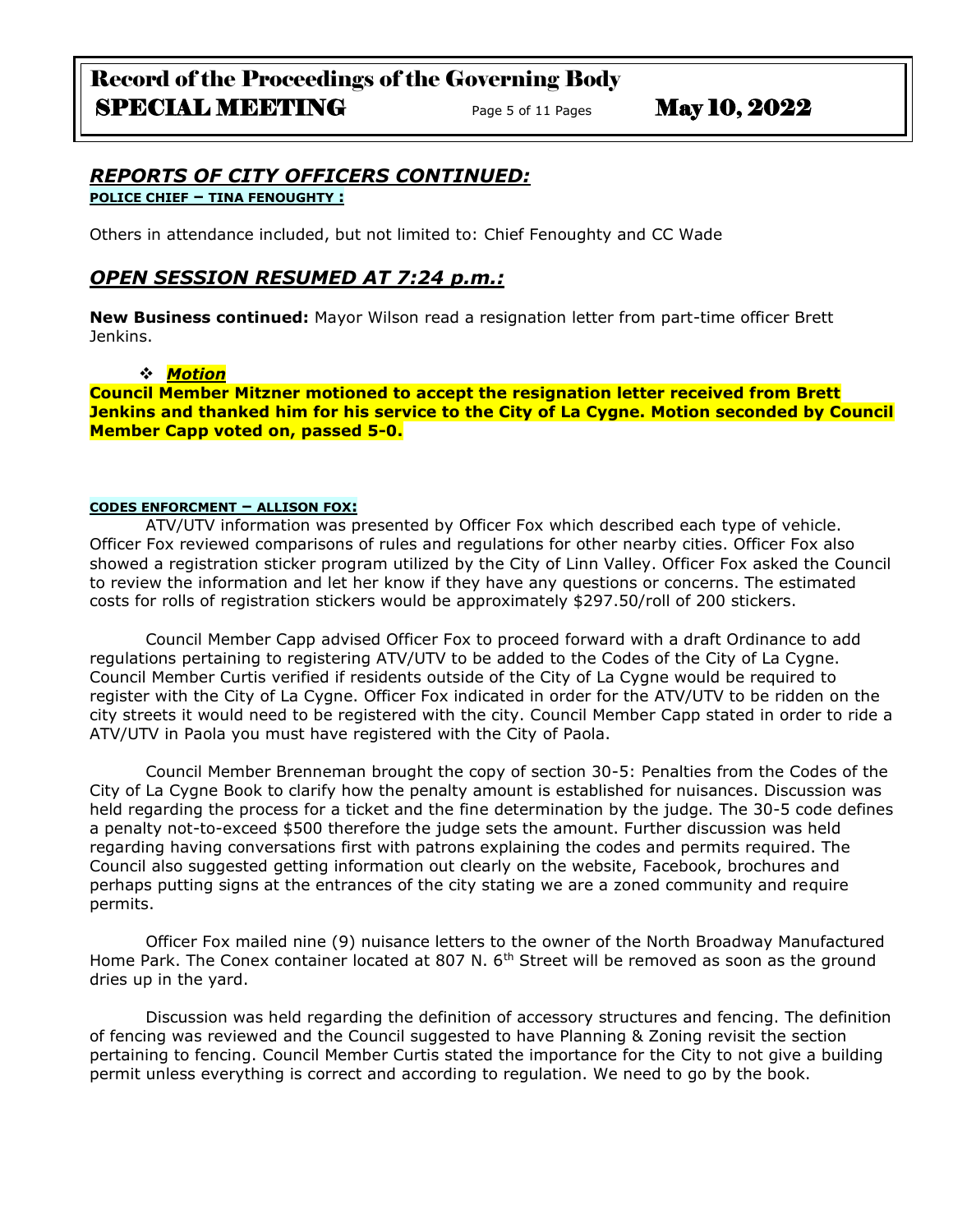# Record of the Proceedings of the Governing Body SPECIAL MEETING Page 6 of 11 Pages May 10, 2022

# *REPORTS OF CITY OFFICERS CONTINUED:*

#### **PUBLIC WORKS DEPARTMENT – PUBLIC WORKS SUPERINTENDENT (PWS) DAN NASALROAD:**

Report from 4/20/22 to 5/10/2022

#### **Committee Discussions**

Water and Gas:

- Water plant evaluation is continuing. Preliminary report in the next two weeks.
- Connection from river to new pond has been completed and filled partially.
- Connection of both ponds to the plant is scheduled for tomorrow.
- Fencing contractor is coming tomorrow to review the area around the new ponds.

#### Street:

- Cold patch has been delivered.
- CCLIP project is moving along, close to pouring concrete.
- County is going to help with North  $8<sup>th</sup>$  street.
- Access aprons? Council Member Mitzner suggested having the street committee get Article 21 draft back out to review.

#### Sewer:

- Working with Nowak on getting started. Meeting with them next week on some alternative replacement options for the mains to be replaced.
- Researching mower options.

Park:

- Rick Sauceda has been hired as a Public Works laborer class 2. PWS Nasalroad gave the Council a copy of the monthly report for the park maintenance. Mayor Wilson asked PWS Nasalroad to have Rick attend a meeting to be introduced to the council.
- Getting pool ready for leak inspection.
- Repaired and replace some benches.
- Vandalism in the park. PWS Nasalroad has researched some cameras suggested by Officer Fox.

#### Cemetery:

• Mowing and getting ready for Memorial Day.

#### **FIRE DEPARTMENT – DAN NASALROAD:**

- Thanks to Beachner Grain with their help with grain excavation training. Also thanked Duncan Services.
- Fire Chief Nasalroad reviewed the comments made by the Linn County Commissioner at their meeting on May 2, 2022. He thanked the Mayor and Police Chief for attending the May 9, 2022 meeting on behalf of the City of La Cygne. Fire Chief Nasalroad reviewed the Fireman Relief Association Benefit fund which is distributed by the state of Kansas based on the valuation of the city. The City of La Cygne Fire Department receives approximately \$4,800/year and approximately \$4,500 is the cost paid for life insurance/disability. The volunteer firemen are covered under workers comp by the City of La Cygne.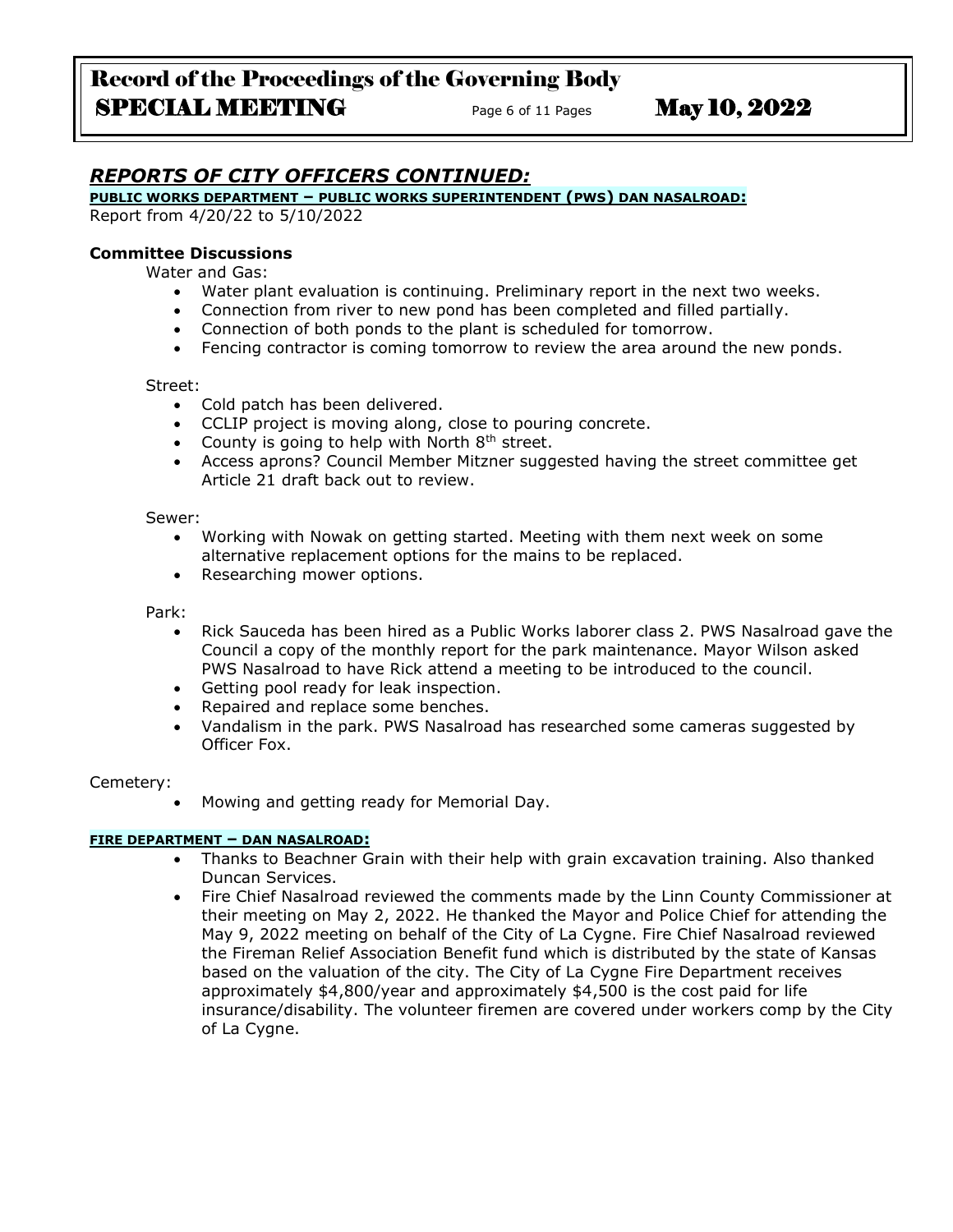# Record of the Proceedings of the Governing Body SPECIAL MEETING<br>
Page 7 of 11 Pages May 10, 2022

# *REPORTS OF CITY OFFICERS CONTINUED:*

#### **CITY CLERK – JODI WADE:**

- Assisted with Dog Days in the Park.
- Participated in training on new cemetery module for gWorks.
- Spoke to the senior classes out at Prairie View High School.
- Budget Workshop 1.
- Interviewed and hired Richard Sauceda for Public Works Laborer 2.
- Assisted with the annual Easter Egg hunt.
- Participated in the Linn County Job Fair in Mound City.
- Met with local Kansas City gWorks representatives regarding software changes.
- Attended the Pre-Construction meeting with Nowak/BG for the sewer rehabilitation project.
- Helped train the Public Works on the cleaning/opening of the La Cygne swimming pool.
- Attended the KMGA Board of Directors meeting.
- Met with Truly Insurance to review the current policy.
- Reached out to the Public Building Commission regarding revenue bonds for the fire station.
- Prepared the draft budget workbook for 2023.
- Researched information regarding the river intake pump specifications.
- Reviewed the temporary bond financing statement for the sewer project.
- Submitted past water analysis reports to Midwest Engineering Group engineers.
- Reviewed a Change Order request from BG Consultants/Killough for the KDOT CCLIP project.
- Read through the sewer contract books.
- Ray of Hope is using the Community Building in October 2022 for a community event and would like to ask the council to waive the fee.

#### ❖ *Motion*

**Council Member Mitzner motioned to waive the community building fee for Ray of Hope for the community event to be held in October 2022. Motion seconded by Council Member Capp voted on, passed 4-0-1 (abstain – Council Member Stoker due to conflict of interest as a member of Ray of Hope).**

> • Beachner Grain street agreement for South Railroad Street. CC Wade asked the council if there has been any issues or concerns. None have been received to date.

#### ❖ *Motion*

**Council Member Mitzner motioned to approve the Beachner Grain street agreement for another term. Motion seconded by Council Member Capp voted on, passed 5-0.**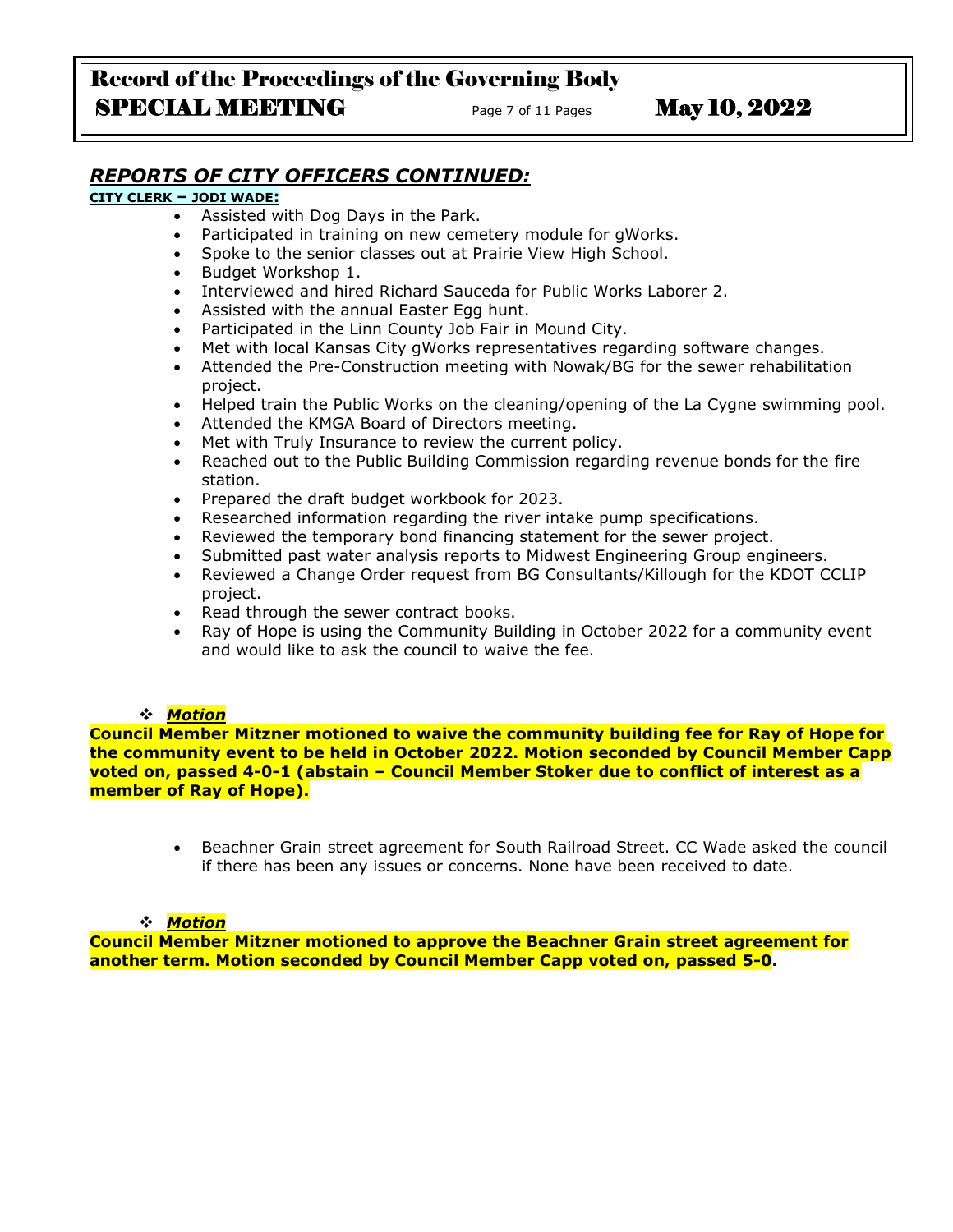## *REPORTS OF CITY OFFICERS CONTINUED:*

**CITY TREASURER/COURT CLERK – CONNIE GORE:**

**4-1-2022-4/30/2022**

#### **Utilities**

#### *Monthly items completed***:**

Sewer, water, and gas reports completed. Gas rates dropped enough that no adjustments were needed. Rates went back to normal for the May billing cycle.

Sales tax completed and filed with the state.

Shut offs were completed. We only had four this month.

#### **Other:**

Updated addresses and streets in the utility software in preparation for the new Front Desk module. Example added N, S, E, W or changed street name from Park St to Park Ave.

#### **Court**

#### *Monthly Court items completed*

Court prep completed including diversion review. Court completed with the paperwork submitted to the state. Prepared a couple of diversion for Burton's review.

#### **Payroll:**

Completed the second payroll of the month. Reviewed the time cards for Katie for the 3rd payroll. Helped April update the  $1<sup>st</sup>$  and  $2<sup>nd</sup>$  payroll vacation/sick time spreadsheet. Updated the 3rd payroll vacation/spreadsheet for April 2022.

#### **Other:**

Completed training on the new cemetery module.

Continued helping with training of April.

Reviewed the accounts payable invoices and then helped April compete the process.

Completed bank reconciliation in Simple City.

Started entering information into the new cemetery module for the Pollman section of the cemetery. Helped Jodi complete some nonconforming certificates.

Spent several hours on the phone with IT/Tech trying to resolve a couple of issues.

## *COUNCIL COMMITTEE REPORTS:*

*WATER & GAS - NONE*

#### *STREET -NONE*

#### *SEWER-*

❖ *Motion* 

**Council Member Capp motioned to go in to executive session for 5 minutes for consultation with an attorney for the city which would be deemed privileged in an attorney-client relationship and will return to the Council table at 8:42p.m. Motion seconded by Council Member Mitzner voted on, passed 5-0. 8:37p.m.**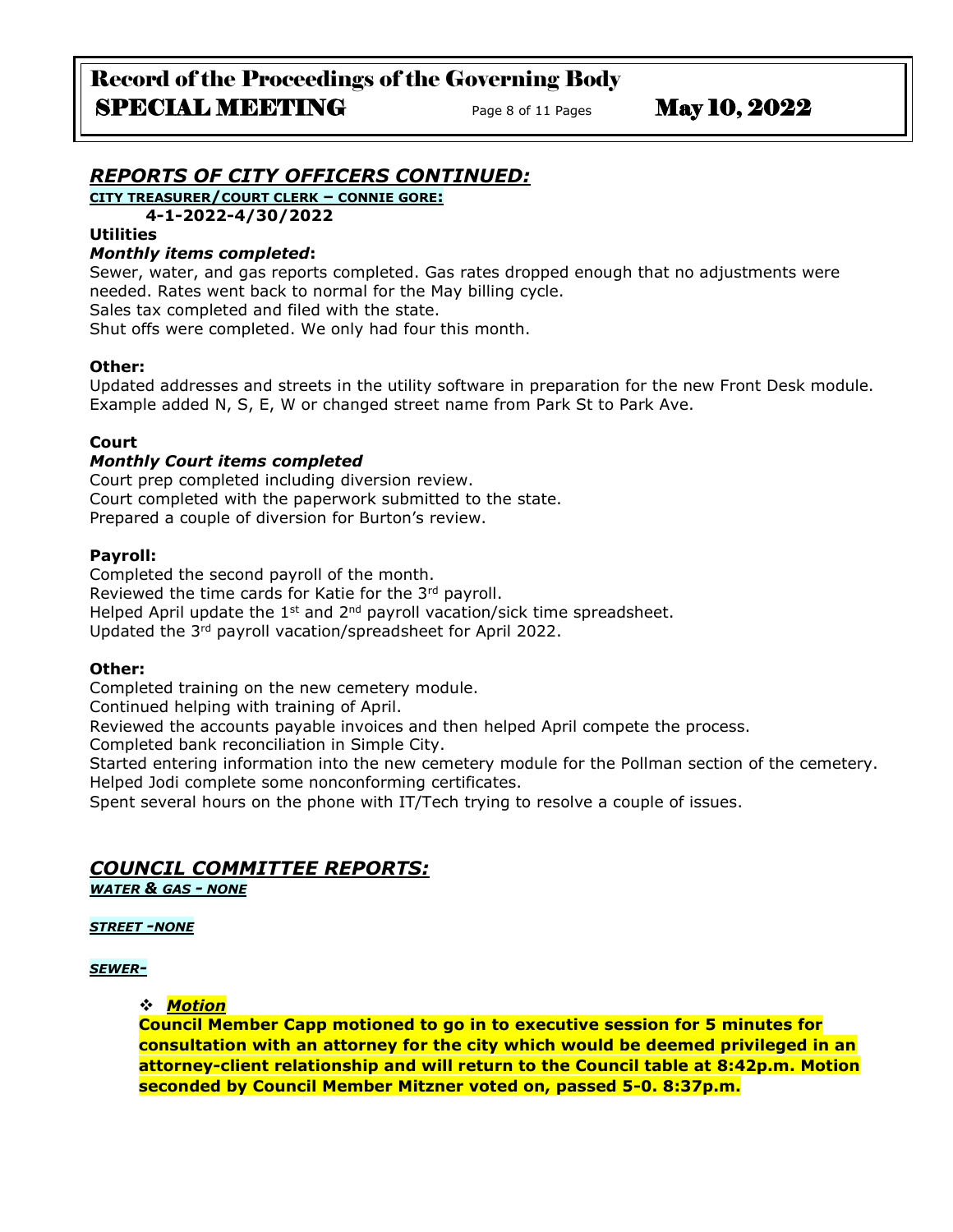# *COUNCIL COMMITTEE REPORTS CONTINUED:*

Others in attendance included, but not limited to: CC Wade and City Attorney Harding (Via speaker phone)

## *OPEN SESSION RESUMED AT 8:42 p.m.:*

#### *PUBLIC SAFETY -NONE*

✓ Mobile/Manufactured/Modular Home Code **(Tabled until the May 18, 2022 meeting)**.

*COMMUNITY BUILDING-NONE EMPLOYEE RELATIONS & TRAINING-NONE CEMETERY – NONE PARK-NONE*

### *SPECIAL COMMITTEE REPORTS:*

#### *EMERGENCY MANAGEMENT*

Doug Bartlett sent the Regional Hazard Plan Participation form to be signed by the mayor. The city already passed Resolution 408 on November 6, 2019 adopting the Kansas Homeland Security Region J Hazard Mitigation Plan. Completing this form would make the city eligible for submitting an application for the Building Resilient Infrastructure and Communities (BRIC) 2022 grant.

#### ❖ *Motion*

**Council Member Mitzner motioned to approve for Mayor Wilson to sign the Regional Hazard Plan Participation letter. Motion seconded by Council Member Curtis voted on, passed 5-0.**

*CHAMBER OF COMMERCE - NONE*

*PLANNING & ZONING COMMISSION (PZC) - NONE*

#### *UNFINISHED BUSINESS:*

#### **WATER AND SEWER RATE ANALYSIS PROPOSAL FROM CARL BROWN**

Tabled until receipt of the water treatment plant analysis.

### *NEW BUSINESS:*

#### **CODES ENFORCEMENT OFFICER/ZONING ADMINISTRATOR PERMANENT PART-TIME POSITION. JOB DESCRIPTION.**

Discussion was held regarding the job description for the codes enforcement officer. Chief Fenoughty advised the Council of her department still being down one full-time officer, she is currently operating with an officer and a half. Council Member Curtis asked if this would cost the tax payers more and CC Wade and Chief Fenoughty indicated the dollar amount was already within the budget. The current workload of the codes enforcement officer is being handled by various city staff which deters them from their regular duties.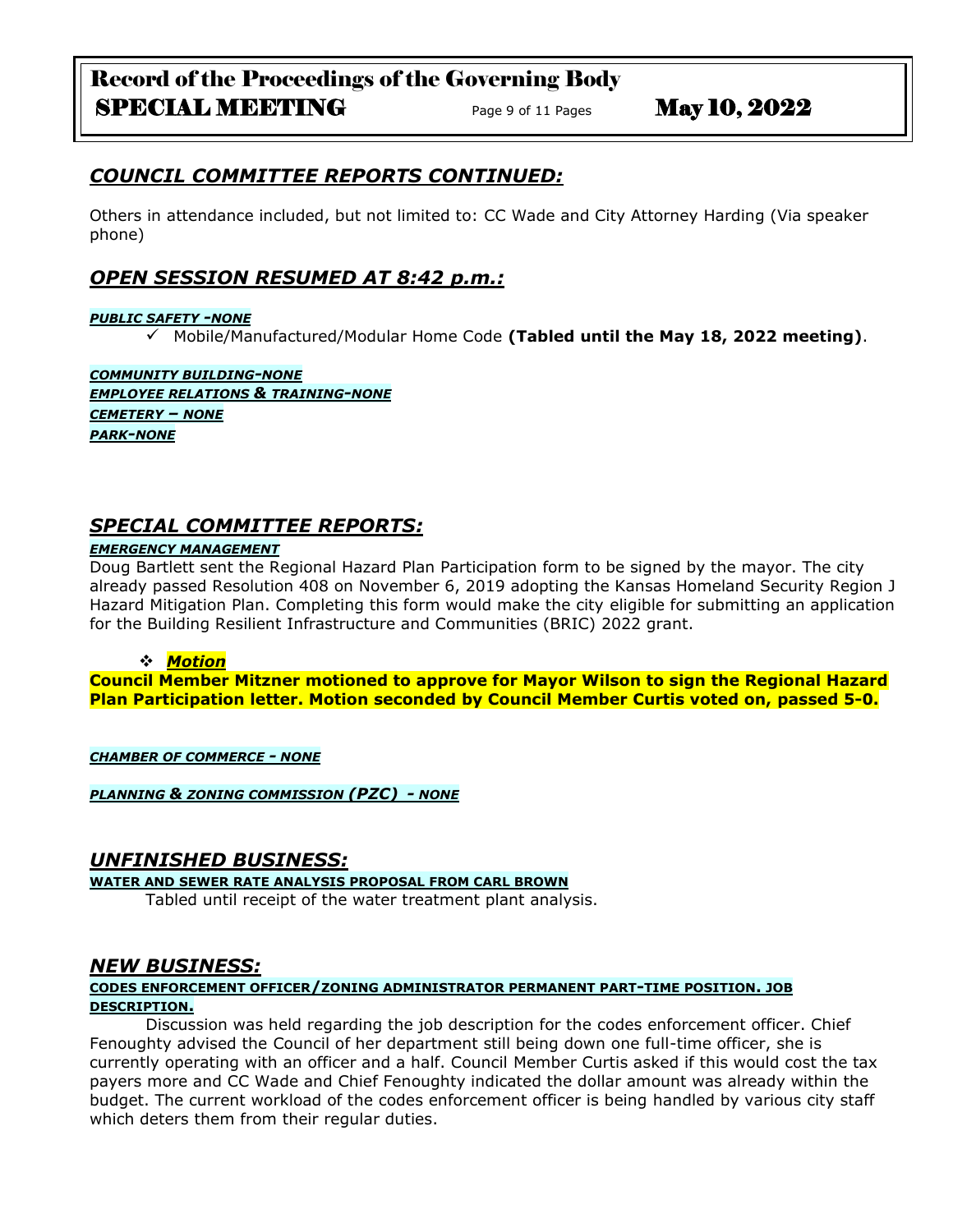# Record of the Proceedings of the Governing Body SPECIAL MEETING Page 10 of 11 Pages May 10, 2022

### *NEW BUSINESS CONTINUED:*

**CODES ENFORCEMENT OFFICER/ZONING ADMINISTRATOR PERMANENT PART-TIME POSITION. JOB DESCRIPTION.**

#### ❖ *Motion*

**Council Member Capp motioned to approve the job description for a permanent part-time codes enforcement officer/zoning administrator. Motion seconded by Council Member Stoker voted on, passed 5-0.**

❖ *Motion* 

**Council Member Capp motioned to advertise for a codes enforcement/zoning administrator. Motion seconded by Council Member Stoker voted on, passed 3-2 (Yay: Council Member Stoker, Council Member Capp and Council Member Mitzner. Nay: Council Member Brenneman and Council Member Curtis).**

### *EXECUTIVE SESSION:*

NONE

### *OTHER BUSINESS:*

Council Member Mitzner reviewed the assistance available from Linn County for removal of blithe. Linn County has a program to waive the dumping fee for homes which have been condemned by the city for removal. Council Member Mitzner suggested to have the owner of 109 N.  $2^{nd}$  Street contact the city for an application to have the fees waived.

Council Member Mitzner reviewed a power point slide presentation received from Dustin Bledsoe regarding a quiet zone for the railroad. Dustin did a lot of research work and even completed an application for the Council to submit if they chose to move forward with the request. To have BNSF railroad come and look at the area would not cost anything. Council Member Mitzner asked the council members to review the information prior to the next council meeting.

### **NOTES AND COMMUNICATIONS TO COUNCIL:**

NONE

## **GOVERNING BODY REMARKS:**

NONE

## **ADJOURNMENT:**

#### ❖ *Motion*

**Council Member Capp moved to adjourn the meeting. Motion seconded by Council Member Curtis, voted on, passed 5-0. Time 9:00p.m.**